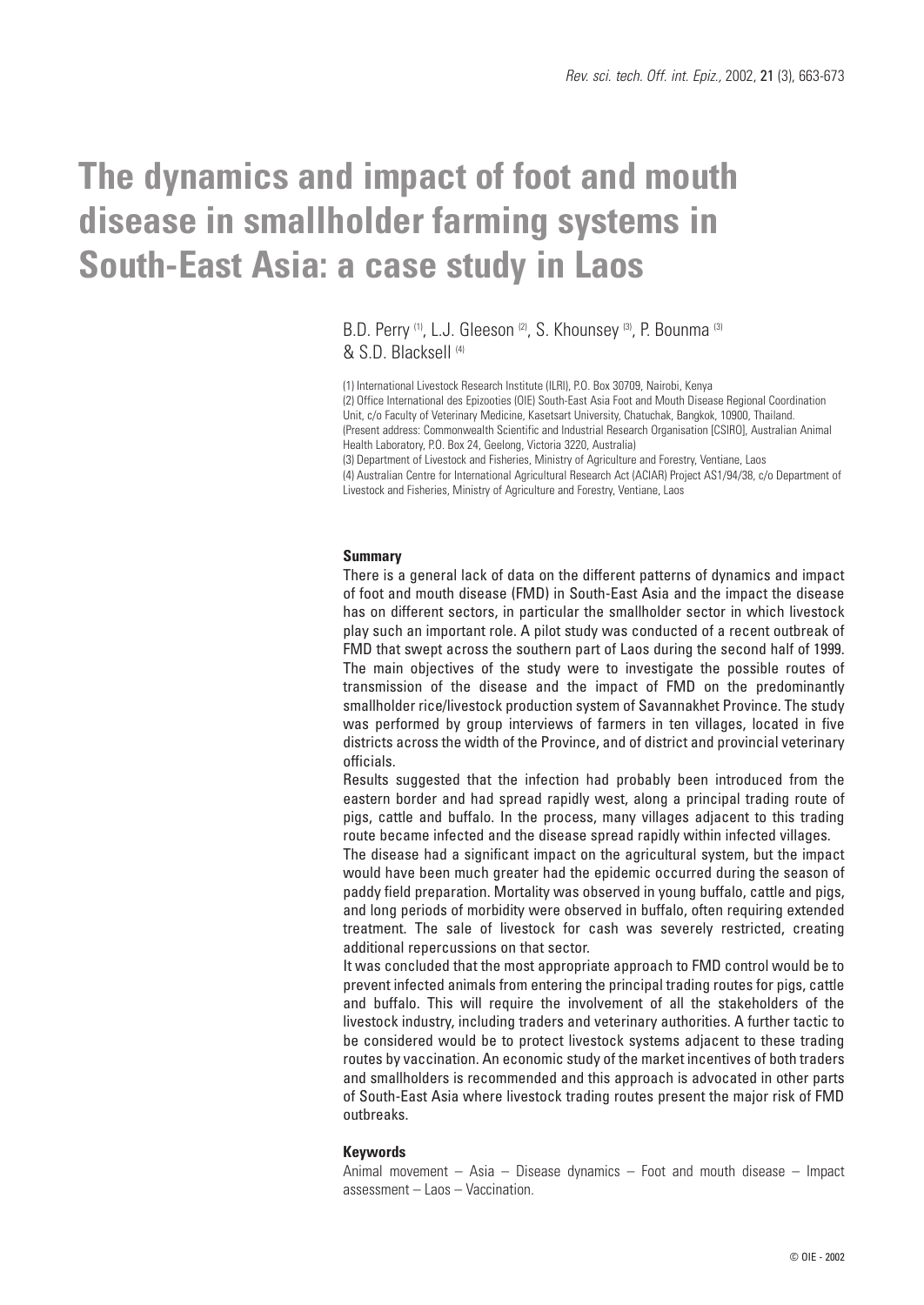# Introduction

Statements such as 'foot and mouth disease (FMD) is endemic in much of the South-East Asia region' are common and possibly give an impression to the outsider that there is a constant and widely diffused presence of the disease, with a uniform impact. This is not the case. Firstly, the disease is not evenly distributed throughout the region. Indonesia is free of FMD, as are the southern island groupings of Mindanao and the Visayas in the Philippines. Furthermore, in mainland peninsular South-East Asia (Myanmar, Thailand, Malaysia, Laos, Cambodia and Vietnam) the distribution also varies, both spatially and temporally. Although the empirical data on this are limited, certain geographical regions and production systems appear to be particularly at risk  $(1, 2, 3, 5, 6)$ , and within these high-risk groups, FMD occurs in epidemic waves at varying but relatively frequent intervals, often with little impact on productivity, particularly in the indigenous livestock in smallholder systems. In addition, occasional epidemics of the disease occur in lower risk areas and these are often associated with higher productivity repercussions, even in smallholder systems.

Given the lack of data on both the patterns and impact of FMD in the region, essential for disease control planning purposes, a pilot study of an outbreak that occurred in the central areas of Laos was examined retrospectively to try and obtain a greater understanding of the behaviour of the disease and the effects the disease has on the livelihoods of smallholder farmers.

# Background to the Laos case study

Laos is a land-locked country with extended borders on the west and east with Thailand and Vietnam, respectively, and less extensive borders with Myanmar and the People's Republic of China in the north, and Cambodia in the south. The country has the lowest human population of the region, with approximately 5 million people (19 per square kilometre) who have an average annual gross domestic product (GDP) per capita of US\$258. While rice is the major agricultural commodity in Laos, livestock play a significant role in the predominantly smallholder farming systems of the country. The buffalo and cattle populations are both approximately 1.1 million, and the pig population approximately 1.5 million. Not only do buffalo and cattle make a very significant contribution to rice production itself, through the ploughing of fields and transport of rice, but these and other species, in particular pigs, poultry and goats, also play a key role in cash income generation. Furthermore, large ruminants convert the straw by-product of rice production into animal protein and provide organic fertiliser that contributes significantly to the maintenance of soil quality in the rice production system. Beyond this, buffalo play a role as units of investment, which

have traditional values as assets for negotiation at times of weddings and other ceremonies.

With such a prominent position for livestock in this system, disease has a significant impact and appears to be the priority constraint to both increased livestock productivity and increased trade in livestock and livestock products in a region with a rapidly expanding human population. Currently, the Government of Laos is engaged in programmes of strengthening the animal health services of the country, in particular through bilateral technical co-operation projects with the European Union and Australia. In addition, Laos is an active participant in the regional foot and mouth disease control programme coordinated by the Office International des Epizooties (OIE: World organisation for animal health). A pilot study of the economic impact of FMD was conducted under the auspices of the OIE in early 2000.

### **Study objectives**

The main objectives of the study were as follows:

– to describe the recent epidemic of FMD in Savannakhet Province and determine the principal routes of dissemination in the Province and beyond

– to develop recommendations on how FMD control could be more effectively implemented

– to evaluate the impact of the recent epidemic of FMD in Savannakhet Province on smallholder agricultural production

– to develop recommendations on how a structured impact assessment study might be conducted.

### **Study methodology**

The pilot study evaluated retrospectively an outbreak of FMD that had swept across the southern part of Laos in a westerly direction during the second half of 1999. The study centred on the Province of Savannakhet, which is traversed by highway number 9 from an eastern border post with Vietnam to the provincial capital of Khanthabouly on the banks of the Mekong River, the western border with Thailand (Fig. 1).

Interviews were conducted at the District Agricultural Office and purposively selected villages in each of five districts in Savannakhet Province. Districts were selected to provide broad geographical coverage of the width of the Province. In the District Agricultural Office, interviews were conducted jointly with the Head of the livestock and fisheries units and the veterinary section. Interviews covered demographic statistics of humans and livestock in the districts, a review of animal production and health constraints, a description of the livestock trade and movement patterns and a review of the temporal and spatial features of the FMD epidemic and control of the disease in the district.

Group interviews were conducted in two villages in each district, resulting in a total of ten interviews. The district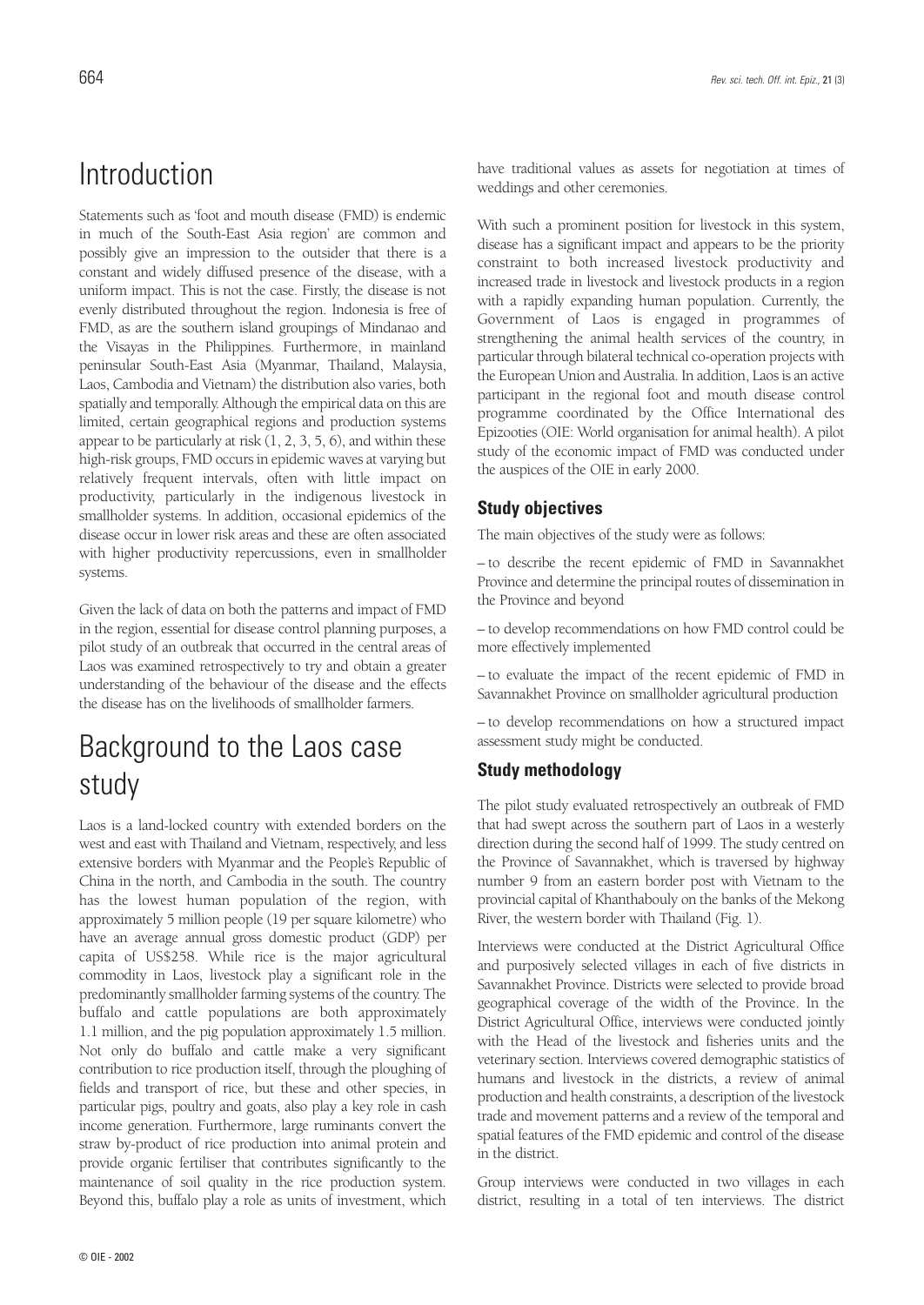

#### **1. Countries bordering Laos (Thailand, Myanmar, People's Republic of China, Vietnam and Cambodia)**

**2. Savannakhet Province**



**Fig. 1**

**Study site of the investigation into the dynamics and impact of foot and mouth disease in the Savannakhet Province of Laos**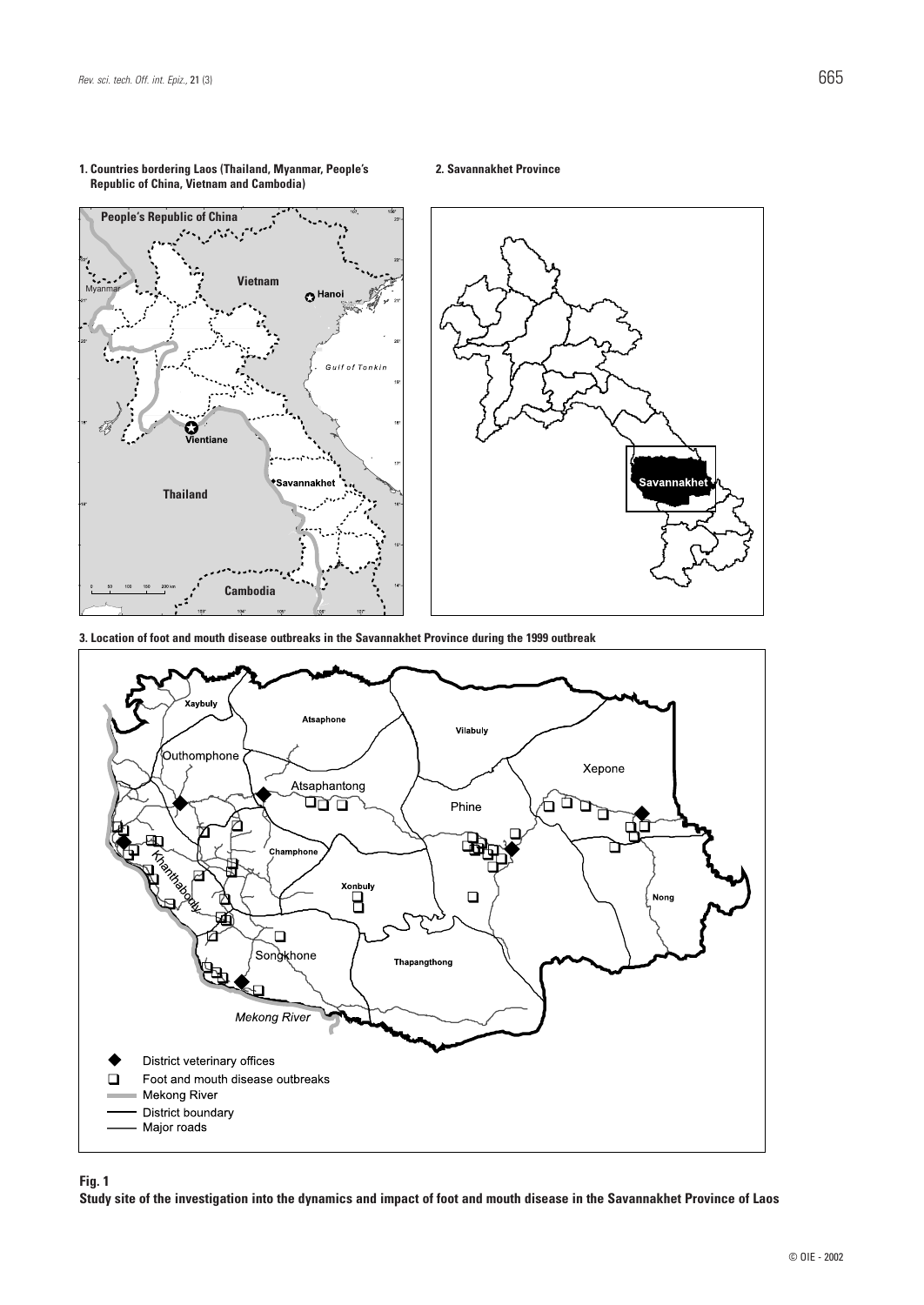### **Table I Protocol for village group interviews**

### **Questions asked as part of the interview**

| <b>Human inventory</b>                                                                                             | <b>Livestock inventory</b>                     |
|--------------------------------------------------------------------------------------------------------------------|------------------------------------------------|
| - number of people                                                                                                 | - number of buffalo                            |
| - number of families                                                                                               | - number of cattle<br>$\overline{\phantom{a}}$ |
| - number of houses                                                                                                 | - number of pigs                               |
|                                                                                                                    | - number of goats<br>- number of horses        |
|                                                                                                                    | - number of poultry                            |
|                                                                                                                    |                                                |
| <b>Animal disease problems</b>                                                                                     |                                                |
| Priority diseases in each species<br>Description of each disease:                                                  |                                                |
| - when seen                                                                                                        | last week $-$ six months ago $-$ all the time  |
| - which age groups                                                                                                 |                                                |
| - which time of year                                                                                               |                                                |
| - morbidity and mortality                                                                                          |                                                |
| $-$ clinical signs                                                                                                 |                                                |
| - duration of disease                                                                                              |                                                |
| - treatments and other interventions                                                                               |                                                |
| For foot and mouth disease, in addition to the above                                                               |                                                |
| - species affected                                                                                                 |                                                |
| - date of the outbreak and the last new case                                                                       |                                                |
| - suspected source of the outbreak<br>- duration of the outbreak (including recovery from secondary problems)      |                                                |
| - when was the last previous outbreak                                                                              |                                                |
| - in whose cattle did the first case occur                                                                         |                                                |
| Impact of foot and mouth disease (what are the impacts of foot and mouth disease [FMD])?                           |                                                |
|                                                                                                                    |                                                |
| Examples:                                                                                                          |                                                |
| - difficulties in selling animals<br>- loss of weight and condition                                                | ___ No<br>Yes<br>Yes<br>No                     |
| - mortalities (in which species and age)                                                                           |                                                |
| - unable to work (buffalo and cattle)                                                                              | $\overline{\phantom{a}}$ No<br>Yes             |
| - for what period                                                                                                  |                                                |
| - how is this overcome                                                                                             |                                                |
| - labour time looking after sick animals                                                                           |                                                |
| - abortion in sows                                                                                                 | No<br>Yes                                      |
| What happens if working buffalo are affected at the time of rice planting?                                         |                                                |
| Are buffalo rented out or rented in?                                                                               | Yes<br>Mo                                      |
| - if so, how many last year                                                                                        |                                                |
| - what is the cost (usually paid in rice)                                                                          |                                                |
| <b>Rice production</b>                                                                                             |                                                |
| What is the area of rice production?                                                                               |                                                |
| What is the yield per hectare?<br>Is this sufficient for the population of the village?                            | No.<br>Yes                                     |
| - if not, how many months is rice purchased                                                                        |                                                |
| - from where                                                                                                       |                                                |
| $-$ at what price                                                                                                  |                                                |
| - if sufficient rice production, is rice sold                                                                      | Yes<br>a No                                    |
| - how much is sold                                                                                                 |                                                |
| $-$ to whom is it sold                                                                                             |                                                |
| - at what price                                                                                                    |                                                |
| What happens if working buffalo are affected at the time of rice planting?<br>Are buffalo rented out or rented in? | Yes<br>n No                                    |
| - if so, how many last year                                                                                        |                                                |
| - what is the cost (usually paid in rice)                                                                          |                                                |
| Sales of livestock from the village                                                                                |                                                |
| What were the animal sales from the village last year?                                                             |                                                |
| Buffalo, cattle, pigs (weight or type range). Goats and poultry - numbers required                                 |                                                |
| Prices for each category including the male and female differences                                                 |                                                |
| To whom are animals sold                                                                                           |                                                |
| - outside traders and middlemen                                                                                    | Yes<br>No.                                     |
| - middlemen in the village                                                                                         | Yes<br>No                                      |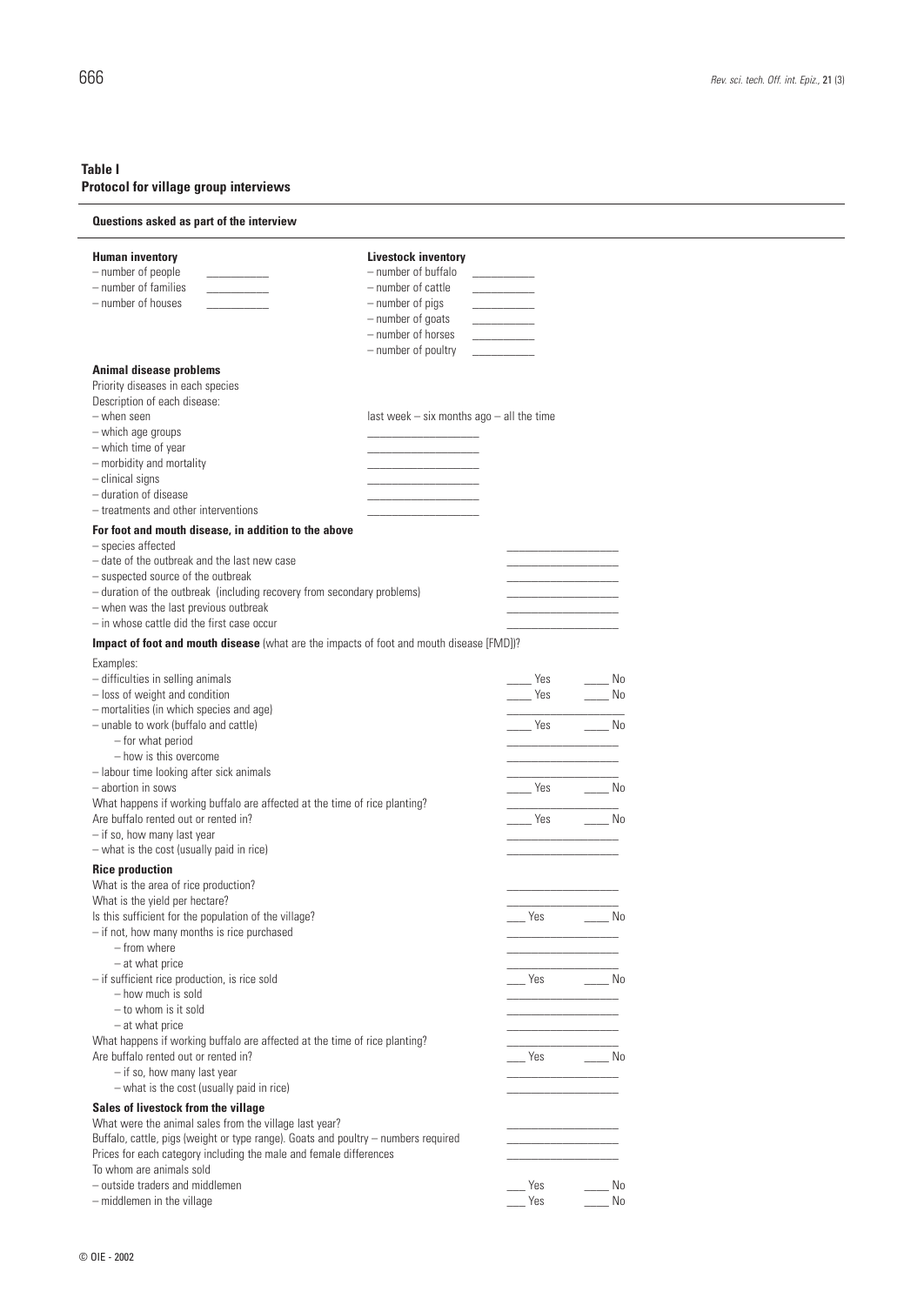#### **Table I (contd)**

| Questions asked as part of the interview                                                                                                                                                                                                                                                                               |     |    |  |
|------------------------------------------------------------------------------------------------------------------------------------------------------------------------------------------------------------------------------------------------------------------------------------------------------------------------|-----|----|--|
| What other products are sold?<br>- handicrafts, bamboo, other forestry products<br>- what other 'off-farm' income is received?<br>- if labour, what sort of work is undertaken?<br>- how many middlemen live in the village?<br>- what species of animals do they trade?<br>- how many animals per year do they trade? |     |    |  |
| <b>Management of income and expenditure</b><br>- who has responsibility in the family for livestock management (different by species)?<br>- who has authority for sales and purchases of animals?<br>- who has responsibility for the use of income?                                                                   |     |    |  |
| Use of animal manure<br>$-$ is manure used in rice production?<br>- if so, how is it applied (directly by holding cattle on paddy field, manure collected<br>in village holding pens and transported to fields)?                                                                                                       | Yes | No |  |
| Unexploded ordinances (UXO)<br>- describe the ways the presence of UXO affected livestock                                                                                                                                                                                                                              |     |    |  |

veterinary officer accompanying the team selected villages on the basis of recorded presence of FMD during the epidemic. Interviews were conducted in the Lao language. A summary of the general format followed in the group interviews is given in Table I.

### Results

The locations of suspected FMD cases and study districts are shown in Figure 1. The village interviews indicated that the earliest outbreak of FMD was reported in August 1999, in a village called Sa Kuan in Phine District, about a third of the way across the Province from the Vietnam border. Outbreaks in the villages interviewed in Xepone District, further east, were reported in September, those in Atsaphantong District in September and October, those in Outhomphone in October and November, and those in Songkhone District, in January 2000. The disease appears to have spread from east to west, with the entire distance from the border with Vietnam to the Mekong River (approximately 250 kilometres) being covered in a period of three to four months. There was a clustering of reported outbreaks in villages close to the highway (route 9), although whether this was a function of the proximity of these villages to the district veterinary offices, all situated along the highway, is unknown.

Information indicated that all susceptible species (buffalo, cattle, pigs and goats) were affected, but there was considerable variation in the patterns reported. In all villages interviewed, buffalo and cattle were affected with a morbidity of 100%. In some villages, mortality was reported in buffalo, attributed to a progression from severe lameness to recumbency and inappetence. In most villages, pigs were reportedly affected with morbidities ranging from 30% to 100%. Mortalities ranged from zero to moderate, but there may have been some confusion with classical swine fever, which reportedly also occurred in the region in the last quarter of 1999. Three villages reported that FMD did not occur in their pigs. Foot and mouth disease in goats was only reported in the two villages interviewed in the easterly District of Xepone, with mortality reported in both cases. Goats appeared to be more abundant in the east of the Province.

How FMD virus was introduced into these villages is unclear. There were two main movements of animals across the width of the country in Savannakhet Province, both running from east to west. The first was the movement of live pigs originating in Vietnam and transported to several points on the Mekong River, and the second was movement of live cattle and buffalo originating both in Vietnam and within the province, also being transported to points close to the Mekong River. Both types of shipments were destined for Thailand and reportedly further afield. In addition there is a local market for beef in the Savannakhet provincial capital of Khanthabouly.

The trade in live pigs involved animals of approximately five weeks of age, weighing 3 kg to 5 kg. These crossed the border from Vietnam into Laos, where documents were inspected at the veterinary post. A trader interviewed at the border reported that there were approximately 15 shipments per month by each of two traders in lorries that accommodate 1,500 pigs. He also described a third trader on route 8 (another highway further north, originating in Vietnam), shipping a similar quantity across another province. The pigs, kept in baskets, were offloaded after crossing the border into Laos, and transferred into a vehicle from Laos. The provincial veterinary offices in Savannakhet reported that there were an estimated 200,000 pigs transported in this way each year, but using the statistics of the trader, this number could have approached one million. The imported pigs were transported to the banks of the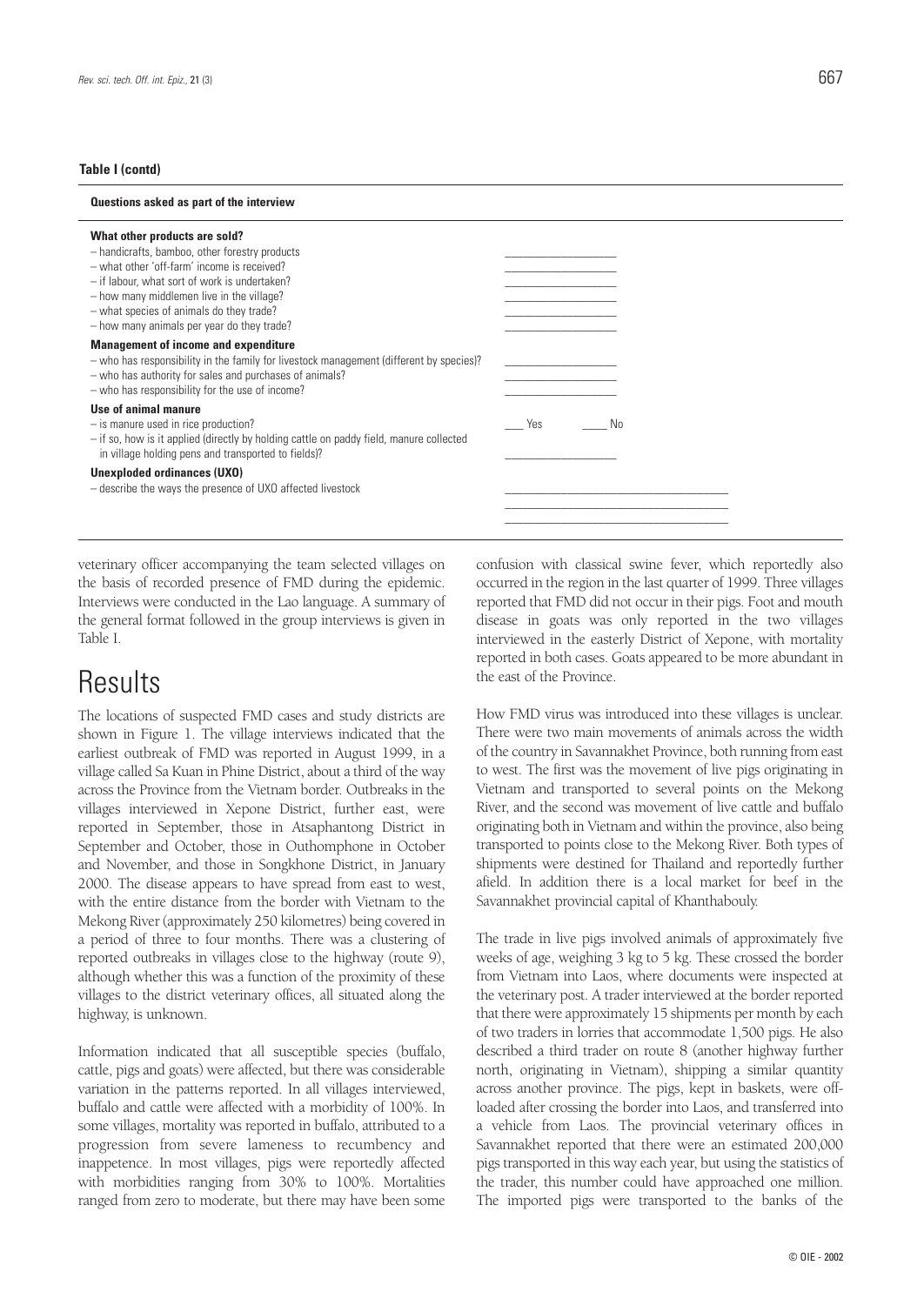Mekong River north and south of Khanthabouly, where they were slaughtered. This was an intensive operation often involving about 300 people, mostly women, from the nearby villages. The pigs were eviscerated and their brains removed, packed in ice and transported the same day in small boats across the Mekong River to Thailand. This trade had been suspended during the month prior to the study because the authorities of Vietnam had forbidden the export to take place.

The second principal trans-provincial movement of livestock was that of cattle and buffalo. These originated from both Vietnam, and from within the Province of Savannakhet. On the Vietnam/Laos border, these shipments were reportedly inspected. The inspector at the veterinary border post reported that if an infected animal was found, the entire shipment would be returned to Vietnam, but that no shipment had been returned to Vietnam during the previous three years. Considerable trade of animals purchased from the villages by traders also took place within the Province. All villages visited reported selling buffalo and cattle during 1999 to raise cash. From the ten villages visited, there was a reported sale off-take of 11% of the buffalo, and 11% of the cattle (with considerable variation from village to village). Given the possible reluctance to divulge actual numbers sold, this estimated off-take proportion was probably on the low side.

Once introduced into a village along route 9, many possible modes of spread of FMD appear to be possible within and between villages. From observations made during the village visits, there was considerable unrestricted local movement of animals within villages that facilitated rapid spread of the disease. Risk factors for local spread identified during the interviews included the following:

- the movement of traders between villages
- the movement of government extension staff between villages, possibly bringing infected meat in their meal and leaving behind scraps
- the movement of village chiefs between villages to attend administrative meetings
- the movement of buffalo to and from rice field or grazing, depending on the season
- the mixing of animals from different villages in grazing areas
- the purchase of meat from a roadside shop or local market, among many others.

In the village group interviews, an attempt was made to identify the classes of impacts caused by the FMD epidemic. These have been tabulated and appear in Table II. Considerable mortality in all species was recorded from some villages. Most of the losses were reported in young animals but in general, they were higher than expected from a disease such as FMD. Whether some of the mortality in buffalo and cattle could have been confused with haemorrhagic septicaemia, and that in pigs with classical swine fever, is unclear. A common feature was that

secondary infections occurred in the foot lesions of the large ruminants that took a long time, sometimes several weeks, to recover.

Generally, because of the timing of the epidemic, sick buffalo had little effect on rice planting, but several spoke of the impact that this could have had. Many cases were cited where buffalo had to be hired to complete planting on other occasions when no buffalo were available. Under these circumstances, a payment of between 400 kg to 600 kg of rice has to be made for the services of one buffalo for the season. Another reported impact of sick buffalo was a potential delay in planting while ensuring animals were being treated, which could result in a poor rice crop due to inappropriate timing of the rice planting. The death of buffalo calves was reported, which could have a significant effect on herd dynamics. Buffalo reportedly produce their first calf at the age of approximately five years, so that mortality could have significant impacts on replacement of working buffalo. Loss of weight and general condition in buffalo and cattle following the occurrence of FMD were also reported frequently by villagers.

The loss of income as a direct result of the FMD outbreak appeared to be significant. Buffalo and cattle, as well as pigs and goats, are sold when they are no longer able to provide traction and/or when cash is required. Many villages reported that a large part of their cash income was derived from the sale of livestock. Buffalo were reported to fetch between 1,700,000 Kip (US\$1 = approximately 7,500 Kip) for a female, to 3,500,000 Kip for a male, and cattle between 600,000 Kip for a female, to 2,500,000 Kip for a male. At the time of the FMD epidemic, movement of buffalo and cattle, including sale to traders, was prohibited by the veterinary offices, thereby restricting and delaying access to cash. The ten villages reported selling between 1 and 40 cattle and buffalo during 1999, and this averaged approximately one large bovine annually per 23 inhabitants. One village reported that sales continued during the epidemic, but at half the price normally obtained. In another village, a local trader or 'middleman' reported considerable personal losses in income as a result of the inability to buy and sell livestock. Another important repercussion was the cost of treatment. Many villages reported the purchase of antibiotics and other remedies, including vinegar. The use of local medicines was widely reported.

### Discusssion

This epidemic provided a valuable demonstration of how animal movement can result in widely disseminated FMD should infection be introduced into the pathway of the movement, and subsequently spread along the route. Information to the Department of Livestock and Fisheries from the World Reference Laboratory for FMD in Pirbright indicated that the strain of type O was the pan-Asian strain. This strain had been introduced earlier into Vietnam. Furthermore, one trader interviewed on the Laos/Vietnam border reported large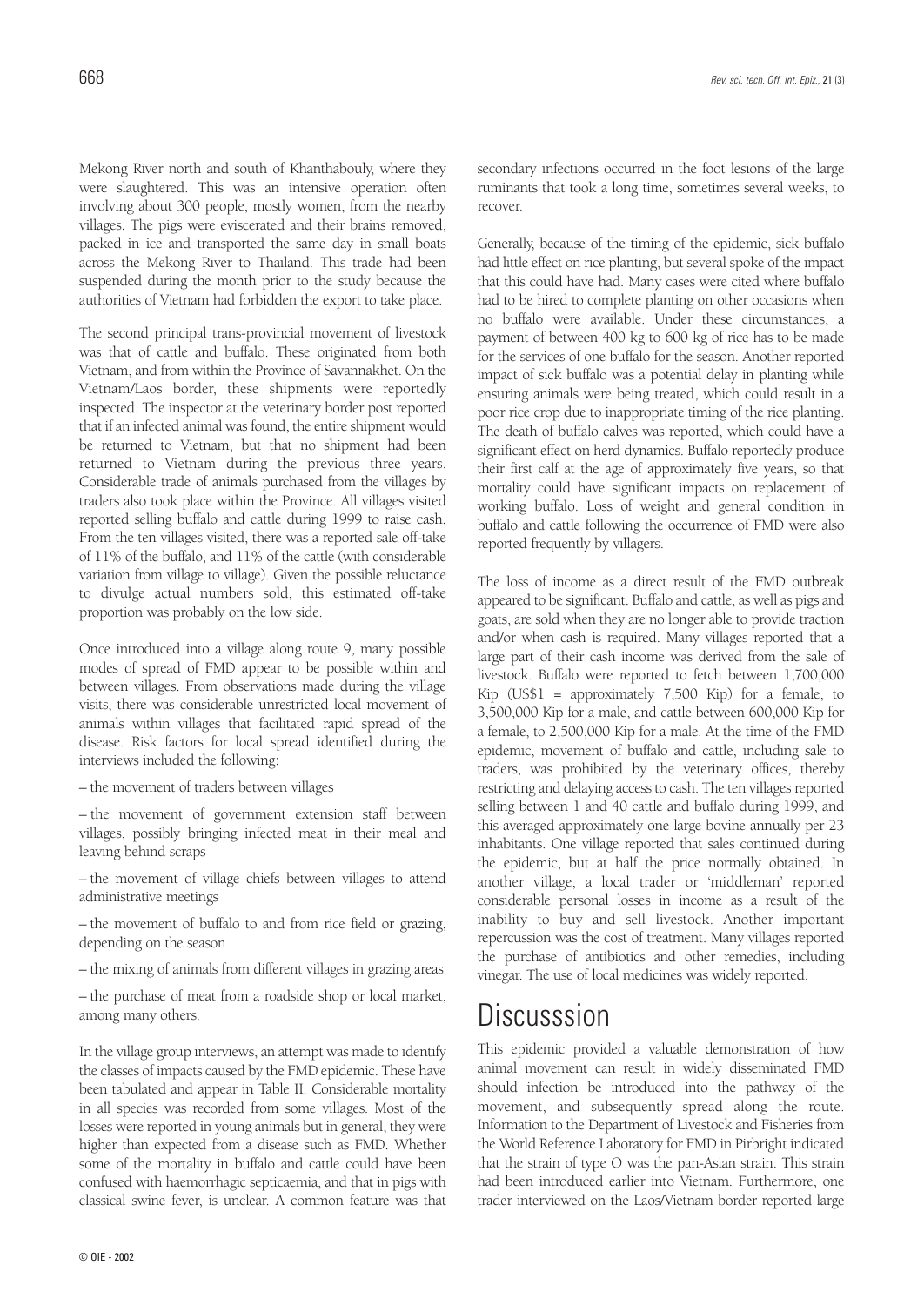#### **Table II**

**Summary results of the pilot study of the dynamics and impact of foot and mouth disease in Laos** All prices in Kip (approximately Kip7,500 = US\$1)

| <b>Variable</b>        | <b>Village</b> |                                 |                |                          |           |           |                 |           |                |           |
|------------------------|----------------|---------------------------------|----------------|--------------------------|-----------|-----------|-----------------|-----------|----------------|-----------|
|                        | 1              | $\overline{\mathbf{2}}$         | 3              | 4                        | 5         | 6         | 7               | 8         | 9              | 10        |
| People                 | 705            | 545                             | 287            | 220                      | 370       | 312       | 443             | 628       | 110            | 327       |
| Families               | 110            | 96                              | 91             | 44                       | 70        | 56        | 80              | 109       | 26             | 52        |
| Houses                 | 105            | $\overline{\phantom{0}}$        | 45             | 39                       | 57        | 50        | 58              | 96        | 26             | 52        |
| Buffalo                | 420            | 27                              | 89             | 44                       | 160       | 80        | 126             | 152       | 15             | 68        |
| Cattle                 | 50             | 61                              | 42             | 9                        | 200       | 120       | 124             | 214       | 80             | 166       |
| Pigs                   | 50             | 90                              | 108            | 30                       | 70        | 50        | 60              | 108       | 15             | 18        |
| Goats                  | 120            | 45                              | 68             | 0                        | 0         | 15        | 25              | 10        | 30             | $\theta$  |
| Horses                 | $=$ (1)        | -                               |                |                          | 1         | 0         | $\mathbf{0}$    | 0         | 0              | $\Omega$  |
| Poultry                |                | $\overbrace{\phantom{1232211}}$ | 1,780          |                          |           |           | 2,350           | 1,325     |                | 340       |
| Rice area (ha)         |                | $\overline{\phantom{0}}$        | 15             | 17                       | 50        | 528       | 84              | 97        | 70             | 256       |
| Rice per ha            |                | $\overline{\phantom{0}}$        | $\overline{2}$ | 0.9                      | 1.2       | 1.5       | 2.8             | 3         | $\overline{2}$ | 0.8       |
| Rice (enough?) (2)     |                |                                 | 67%            | 58%                      | 50%       | 100%      | 100%            | 100%      | 100%           | 75%       |
| Rice sale              |                | $\overline{\phantom{0}}$        | $0\%$          | 0%                       | $0\%$     | 2.5t      | 10 <sub>t</sub> | 6t        |                | $\theta$  |
| Price                  |                |                                 |                |                          |           |           |                 | 650,000   |                |           |
| Buffalo sold           | 10             | 5                               | 8              | 1                        | 5         | 80        | 8               | 5         | $\mathbf{1}$   |           |
| Buffalo price (male)   | 2.000.000      | 2,500,000                       | 3,500,000      | 3,500,000                | 2,500,000 | 2.600.000 | 2.800.000       | 2,500,000 | 2.600.000      | 2,500,000 |
| Buffalo price (female) | 1,500,000      | 1,800,000                       | 1,500,000      | 2,400,000                | 2,000,000 | 2,000,000 | 1,700,000       | 2,000,000 | 2,000,000      | 1,800,000 |
| Cattle sold            |                | 10                              | 5              | $\mathbf{0}$             | 10        |           | 20              | 50        | 0              |           |
| Cattle price (male)    | 1,200,000      | 1,500,000                       | 800,000        | 1,500,000                | 800,000   | 1,500,000 | 1,800,000       | 2,500,000 | 2,100,000      | 2,000,000 |
| Cattle price (female)  | 900,000        | 1,200,000                       | 600,000        | 800,000                  | 700,000   | 900,000   | 800,000         | 900,000   | 1,200,000      | 1,000,000 |
| Pigs sold              |                | 60                              | 30             | $\overline{\phantom{0}}$ | 10        |           | 20              | 30        | 5              |           |
| Pigs weight            | 30 kg          | $\overline{\phantom{m}}$        | 30 kg          | 40 kg                    | 30 kg     | 40 kg     | 40 kg           |           | 30 kg          |           |
| Pigs price             | 200,000        | 400,000                         | 300,000        | 300,000                  | 200,000   | 200,000   | 300,000         | 100,000   | 250,000        | 300,000   |
| Goat sold              |                |                                 |                |                          |           |           |                 |           | 3              |           |
| Goat price             | 200,000        |                                 |                |                          |           |           |                 |           | 140,000        |           |

1) Dash indicates data not available 2) Proportion of requirements met by home production

numbers of pigs infected with FMD in a recent shipment. Thus, to prevent this type of outbreak, it is essential to keep movement pathways free from FMD.

Most of the large-scale movement of animals across the Province, from which the greatest risk of FMD probably arose, appeared to be managed by a few well-organised traders. The main destination also appeared not to be Laos, but Thailand, and even beyond. Surprisingly, the trader interviewed at the Laos/Vietnam border reported that additional destinations for some of the pig trade were Malaysia, Singapore and Hong Kong. Regional discussions on the difficulty in controlling animal movements across international borders often evoke the fact that animals can cross international borders anywhere, and that this is the main constraint to preventing the spread of disease, such as FMD, across borders. While this is undeniable, this investigation indicates that most of the significant transborder movement into Savannakhet Province was likely to take place along the main road, and furthermore, specific sites were used to cross the Mekong River.

Once FMD was introduced into the smallholder system in Savannakhet, it would appear that there was little that could be done to prevent dissemination of the disease. The populations were all highly susceptible, with FMD not having been reported for at least a decade, possibly longer in some areas. Animal movement within and between villages was virtually impossible to control. Although instructions were given to village chiefs that animals could not be moved, this at best only restricted the sale of animals to traders, and the limited resources at the disposal of district veterinary offices did not allow movement restrictions to be monitored. The instructions to chiefs did not prevent the extensive mixing and movement of animals in the course of their daily foraging, and the movement of people and fomites within and between villages. This limited investigation indicates that under current circumstances of smallholder farming and given the veterinary service infrastructure in Savannakhet Province, effective control, and certainly eradication, of FMD in village livestock is highly improbable.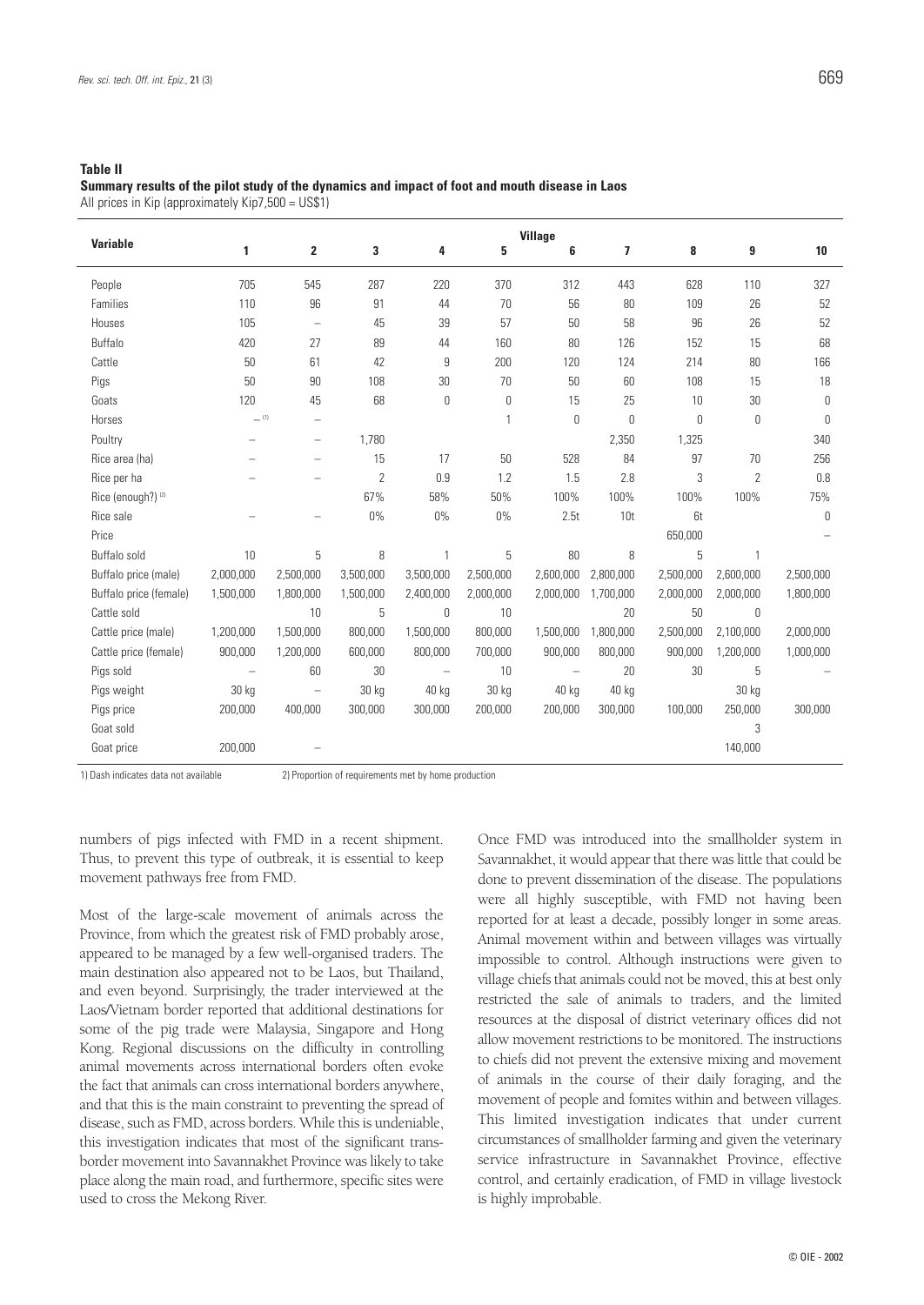## Conclusion

Countries in South-East Asia would clearly benefit from optimising their trading opportunities as their economies, and the demand for livestock products, grow. However, there will be increased regional and international pressure to restrict the illegal movements of animals along trading routes as national programmes to control and eradicate FMD gain momentum. There are a number of generic approaches to managing the risk of FMD outbreaks in these pathways that are replicated in many locations in the region. One is to achieve control of the disease at the source of the livestock marketing route. This might be achieved by identifying and certifying animals or areas participating in the control scheme. A second is to build a buffer vaccination zone along the trading route and a third is to manage the outflow at the destination. Clearly, the first option is the ideal but at this point of the South-East Asia foot and mouth disease control and eradication campaign (co-ordinated by the OIE Sub-Commission for Foot and Mouth Disease in South-East Asia: SEAFMD), all three tactics probably need to be combined in order to reduce the risk of outbreaks associated with trading. From the position of the transit region or country, the major recommendation arising from this study is that consideration be given to the control of FMD along the selected trading routes, and in the short term, village livestock adjacent to the trading route be protected by barrier vaccination. Developing disease-free trading routes will require the identification of the location, origin and source of different routes, the identification of stakeholders involved, the interaction between stakeholders and veterinary authorities, and the provision of incentives for disease freedom to traders, such as access to trading routes, accompanied by much more rigorous clinical inspection and document control at border crossing points. There must be a concurrent, increasing deterrent for traders who choose not to pass livestock through this 'green' channel. It is considered that the stakeholders in this trade hold the key to FMD freedom in these routes. They have what appears to be a thriving business and are therefore likely to recognise the benefits to be achieved from reduced FMD occurrence, and may have resources to invest in FMD control. They also have the knowledge of the routes, frequencies and incentives behind such movement, as well as a desire to legitimise their trade (this trade in pigs, cattle and buffalo is already legal on the Laos side of the border). It is important to acknowledge that these stakeholders may be distributed in many countries along the trading route. One of the issues to be dealt with is that much of this trade is not officially acknowledged and therefore mechanisms for formal crossborder co-operation in dealing with the route will be difficult to establish. However, while governments have limited resources to apply to building vaccination barriers, this may be the most productive approach to the problem in the long term.

This pilot study was conducted in one province only, with a limited number of districts and villages involved, using an informal group interview technique. The study was designed to identify the issues associated with the described 1999-2000 epidemic of FMD in Savannakhet Province, in terms of dynamics and impact of animal diseases in the smallholder village systems, which could be used, if required, in the development of a full impact study. To estimate the impact of disease control measures for FMD, including costs and benefits, the avoidable losses in the village livestock and rice production system must be quantified. These include avoiding losses of cash income from the sale of animals. However, the results of this study do indicate that the livestock trade is of considerable value at the individual owner level. The variables that must be dealt with in this environment are complex, due to the informal cross-border trading system that prevails and the general noncommercial attitude to cattle and buffalo raising at the village level. There are development issues that also require consideration in any attempt to control FMD. Strictly applied international-standard FMD control measures can potentially have a negative short- to medium-term impact in a developing economy such as Laos, as they may reduce income generation at the farm level. The SEAFMD programme was established because the problems of disease control were regarded as regional, but as has been pointed out on several occasions, the benefits are neither uniformly regional nor evenly distributed within any one country. Some effort to ensure a better distribution of the benefits of FMD control to this smallholder system would therefore seem worthy of investigation.

In respect of FMD control, local control measures must not place a greater burden on the livestock industry than the disease. This is not an easy balance to achieve in a low investment/low return livestock production system. During the outbreak described in Savannakhet Province, significant repercussions of FMD were the restrictions on trade due to the imposition of control measures. Gaining a better understanding of the economics of such trade, the nature and magnitude of the economic contributions it makes and who benefits from these will therefore be important. In addition, the epidemic occurred in a relatively naïve livestock population and as a result, did cause considerable losses and much concern for livestock owners. Some owners could see the potential for an even greater impact on agricultural productivity should the disease have occurred during paddy preparation. Animal diseases clearly play a very important role in the smallholder ricelivestock system, a situation not dissimilar from that described by Maclean in Cambodia (4). This is also recognised by the European Union-supported project on Strengthening Livestock Services and Extension Activities in Laos. It is considered that a more comprehensive and structured study of the impact of FMD and other epidemic diseases, such as haemorrhagic septicaemia and classical swine fever, Newcastle disease and fowl plague, would be useful both in terms of quantifying effects of disease on smallholder production in the region, but also to evaluate the scope for strengthening the delivery of veterinary services to impoverished farmers and improving rural family livelihoods.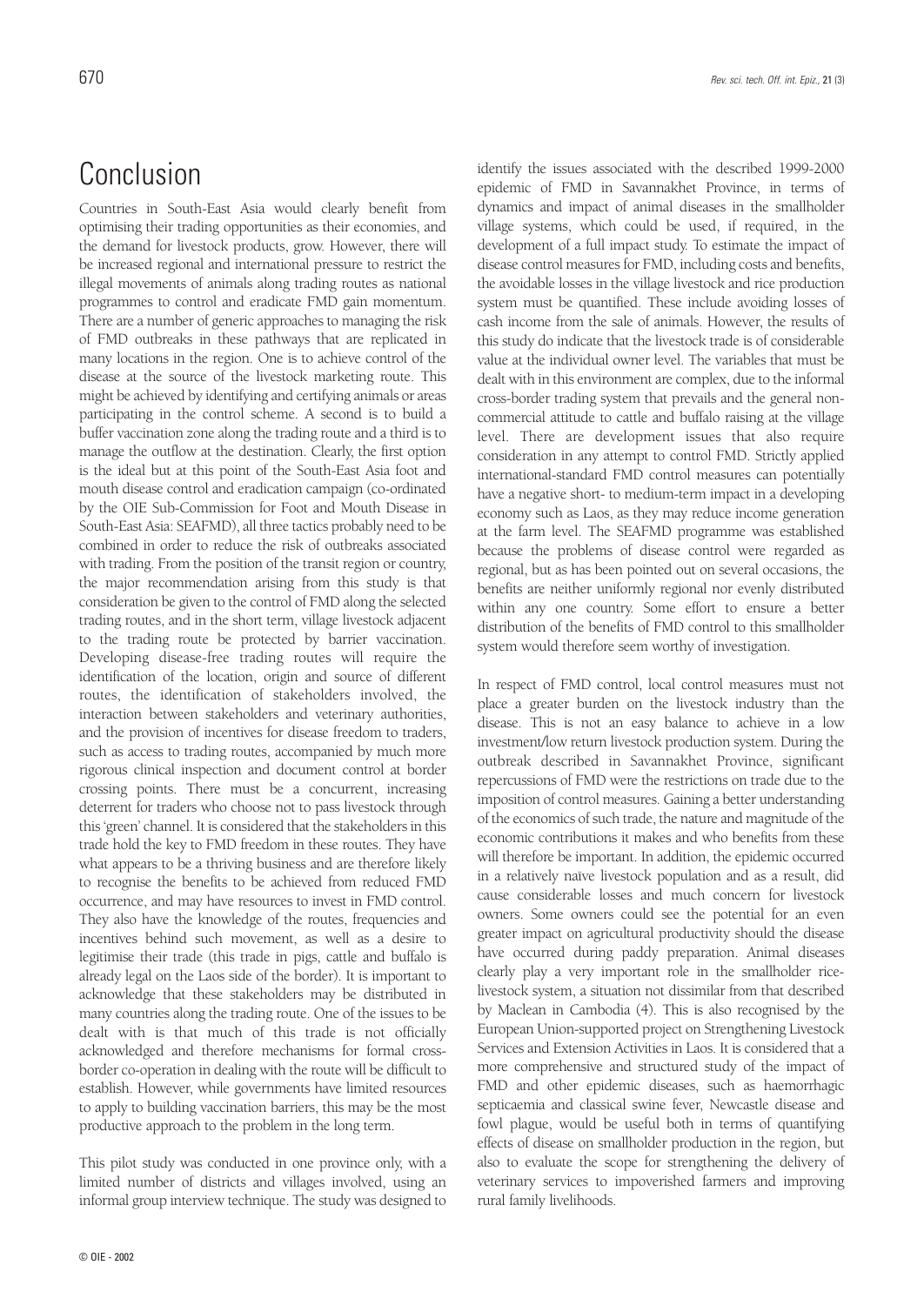■

### Acknowledgements

The authors wish to acknowledge the support of the Department of Livestock and Fisheries in the planning and execution of this study. The authors thank Dr Mahanakhone

Souriya, Deputy Director of the Department, for permission to publish some of the details provided in this paper.

## **Dynamique de la fièvre aphteuse et impact sur le petit élevage en Asie du Sud-Est : une étude de cas au Laos**

B.D. Perry, L.J. Gleeson, S. Khounsey, P. Bounma & S.D. Blacksell

#### **Résumé**

On constate un manque général de données concernant les dynamiques et l'impact de la fièvre aphteuse dans le Sud-Est asiatique, ainsi que les effets de la maladie sur divers secteurs, notamment celui des petites exploitations, où le bétail occupe une place importante. Une étude pilote a été réalisée sur une épizootie récente de fièvre aphteuse, qui avait frappé toute la partie méridionale du Laos durant le second semestre de 1999. L'étude avait pour objectifs principaux d'établir les différentes voies possibles de transmission de la maladie et d'évaluer ses effets sur le système d'agriculture mixte, basé principalement sur la riziculture et l'élevage, dans la province de Savannakhet. Cette étude a été réalisée sur la base d'entretiens avec des groupes de paysans dans dix villages situés dans cinq districts, couvrant toute la largeur de la province, et de consultations de responsables vétérinaires de province et de district.

Les résultats donnent à penser que l'infection a vraisemblablement été introduite à partir de la frontière orientale, avant de diffuser rapidement vers l'ouest, le long d'un axe où les porcins, les bovins et les buffles font l'objet d'un commerce important. De nombreux villages proches de cette voie commerciale ont été contaminés. La maladie s'est propagée rapidement au sein des villages atteints. Bien que son impact sur le système d'exploitation agricole ait été considérable, les conséquences auraient été encore plus désastreuses si l'épizootie s'était manifestée durant la saison de préparation des rizières. Une mortalité a été observée chez les jeunes buffles, bovins et porcins ; par ailleurs, de longues périodes de morbidité ont été constatées chez les buffles, exigeant souvent de longs traitements. L'impact de la maladie sur le secteur a été aggravé par les restrictions imposées à la vente de bétail, source d'argent liquide.

Dans leurs conclusions, les auteurs estiment que la méthode de lutte la plus adéquate contre la fièvre aphteuse consisterait à empêcher que des animaux infectés empruntent les axes commerciaux de porcins, bovins et buffles. L'introduction de cette mesure devra impliquer toutes les parties concernées du secteur de l'élevage, y compris les négociants et les autorités vétérinaires. La protection, par la vaccination, des élevages situés à proximité de ces voies commerciales pourrait compléter l'arsenal des mesures disponibles. Les auteurs préconisent une étude économique des mesures d'incitation au profit des négociants et des petits exploitants. Une démarche analogue est recommandée pour d'autres régions du Sud-Est asiatique, où les voies commerciales du bétail représentent un risque majeur pour l'apparition de foyers de fièvre aphteuse.

#### **Mots-clés**

Asie – Déplacements d'animaux – Dynamique de la maladie – Évaluation de l'impact – Fièvre aphteuse – Laos – Vaccination.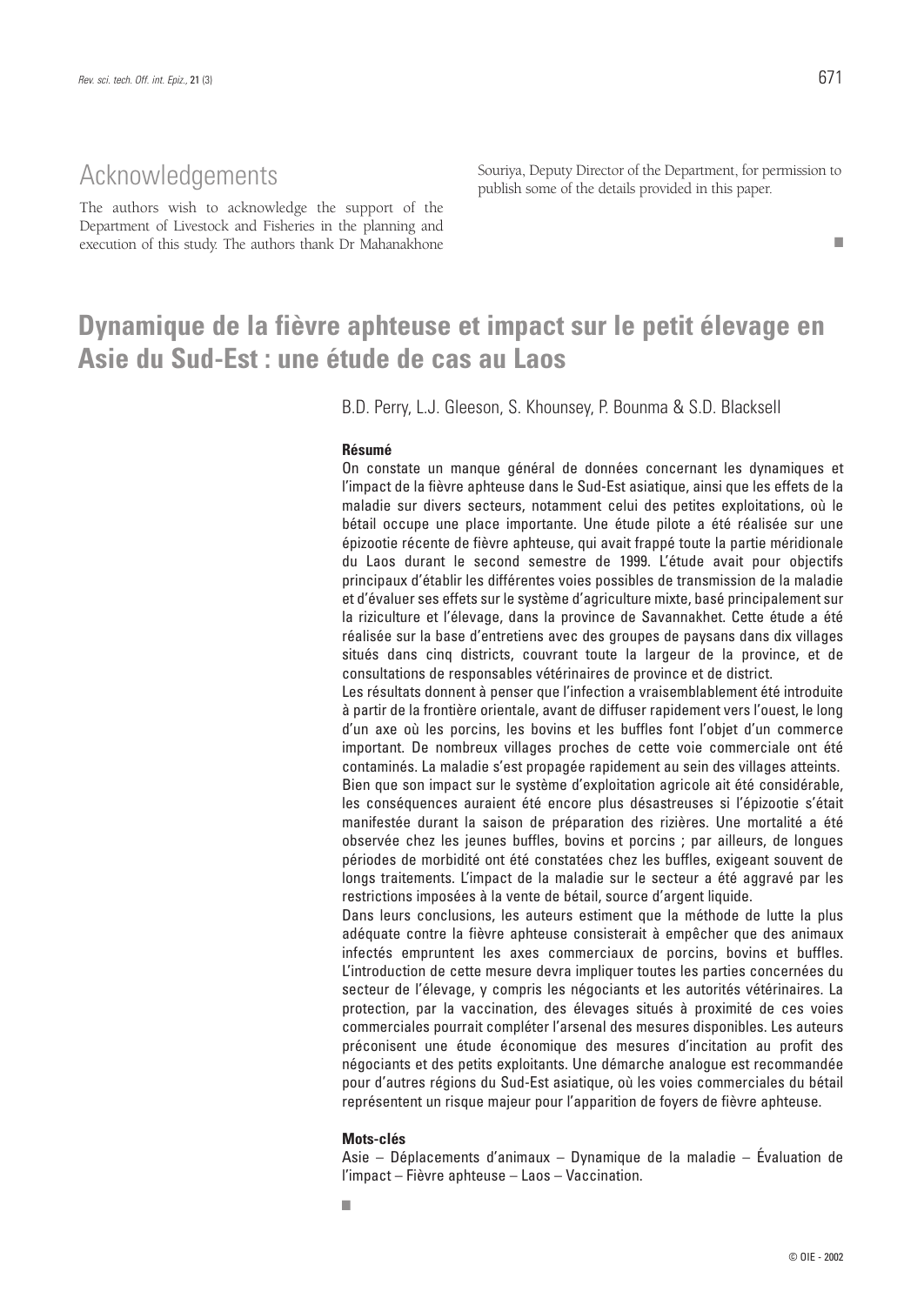### **Dinámica y consecuencias de la fiebre aftosa en los minifundios agropecuarios de Asia Sudoriental: estudio de un ejemplo en Laos**

B.D. Perry, L.J. Gleeson, S. Khounsey, P. Bounma & S.D. Blacksell

### **Resumen**

En términos generales, faltan datos sobre las pautas que siguen la dinámica y los efectos de la fiebre aftosa en Asia Sudoriental y sobre sus repercusiones en distintos sectores, en particular el minifundista, para el cual el ganado reviste una gran importancia. Los autores describen un estudio piloto sobre un brote de fiebre aftosa que había asolado el Sur de Laos durante la segunda mitad de 1999, realizado con la idea básica de investigar las posibles vías de transmisión de la enfermedad y sus consecuencias para los sistemas minifundistas de producción agropecuaria de la provincia de Savannakhet, que en esencia combinan la producción arrocera y la ganadería. El estudio consistió en entrevistas colectivas con granjeros de diez pueblos situados en cinco distritos diferentes a lo ancho de la provincia, a las que se añadieron entrevistas con veterinarios de los servicios públicos de cada distrito y de la provincia.

Los resultados obtenidos indican que probablemente la infección había penetrado en Laos por la frontera oriental y se había extendido con rapidez hacia el oeste, siguiendo una importante vía de tránsito comercial de porcinos, bovinos y búfalos. En ese recorrido, muchos pueblos adyacentes a dicha vía resultaron infectados y la fiebre aftosa se propagó velozmente dentro de cada pueblo.

Aunque la enfermedad tuvo notables efectos sobre el sistema agrícola, sus consecuencias habrían sido mucho peores si la epidemia se hubiera declarado en la estación en que se preparan los arrozales. Se observaron casos mortales entre búfalos, bovinos y porcinos jóvenes, así como largos periodos de morbilidad en el búfalo, que a menudo requirieron un tratamiento prolongado. Se restringió estrictamente la compra en metálico de cabezas de ganado, lo que vino a agravar las consecuencias de la enfermedad para el sector pecuario.

Se llegó a la conclusión de que el mejor método para controlar la fiebre aftosa consistía en impedir que los animales infectados entraran en las principales vías de tránsito comercial de porcinos, bovinos y búfalos. Semejante medida exigirá la participación de todos los interlocutores del sector ganadero, incluidos los intermediarios y las autoridades veterinarias. Otra medida táctica que se podría contemplar es la de proteger con vacunaciones los sistemas ganaderos adyacentes a las vías comerciales. Los autores recomiendan que se haga un estudio económico de los incentivos que ofrece el mercado a los intermediarios y los minifundistas, y preconizan la aplicación de esta metodología en otras partes de Asia Sudoriental donde el principal riesgo de brotes de fiebre aftosa proviene de las vías utilizadas para el comercio de ganado.

#### **Palabras clave**

Asia – Dinámica de enfermedad – Evaluación de los efectos – Fiebre aftosa – Laos – Movimiento de animales – Vacunación.

■